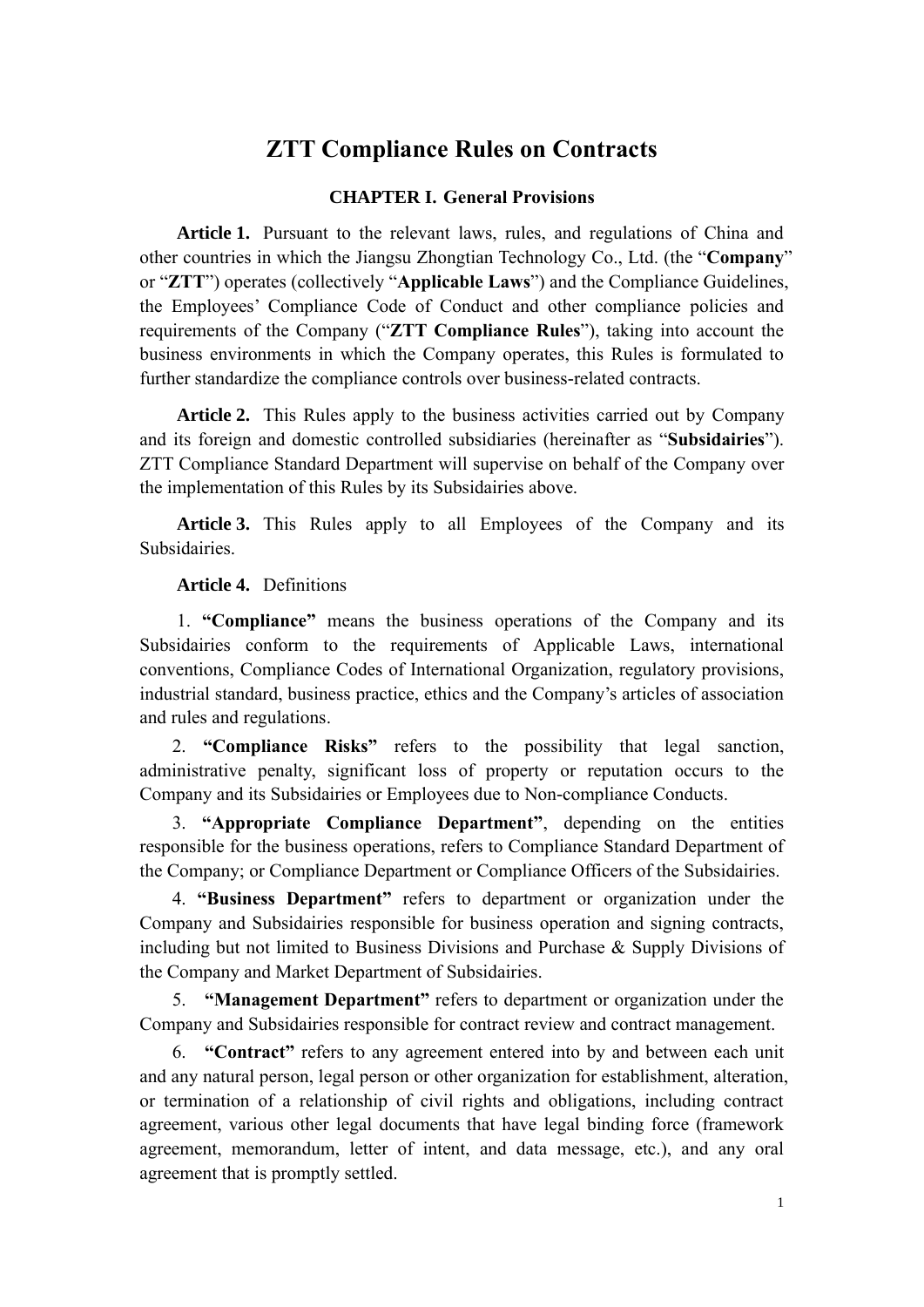7. **"Related Enterprise/Related Individual"**, refers to legal persons or individuals who directly or indirectly control, are under controlled by or having significant influence on third parties.

8. **"Third Parties"** all entities such as agents, advisers and other intermediaries, consultants, representatives, distributors, contractors, subcontractors, suppliers, consortia, joint venture partners and other kind of third parties with whom it has business relationships or with whom it works to obtain orders or permits (whether an individual, partnership, corporation or unincorporated entity) engaged by the Company or any Subsidiaries in any forms or under any titles.

9. **"Government Organizations"** include but are not limited to state or local government departments, or the enterprises (e.g. state-owned resources companies or developers) that are owned or controlled by the State.

10. **"International Organizations"** include but are not limited to the United Nations, International Monetary Fund (IMF), Organization for Economic Cooperation and Development (OECD); Multilateral Development Banks ("MDBs") such as the African Development Bank and the World Bank, and the World Trade Organization (WTO).

- 11. **"Public Official"** is broadly interpreted, including but not limited to:
- i. Officials, employees, representatives of governments, and any other person acting on behalf of a government (or otherwise authorized to act under official right);
- ii. Officials, employees, or representatives of public international organizations;
- iii. Officials, employees, or representatives of political organizations, or members of royal families, who exercise public authority; and
- iv. Officials and employees of public enterprises, which are enterprises over which a government or governments exercise, directly or indirectly, a controlling or dominant influence.

12. **"Non-compliance Conducts"** refers to corruption, fraud, collusion, duress, obstruction and other misconducts which the multilateral development banks impose sanctions on, or any other non-compliance conduct.

## **CHAPTER II. MANAGEMENT DEPARTMENT AND ITS DUTIES**

**Article 5.** The Company and its Subsidairies shall have Compliance Officers in charge of compliance review on contracts. Compliance management on contracts shall be implemented throughout the following contract management process:

- 1. Contract drafting;
- 2. Contract review and signing;
- 3. Supervision over contents and performance of contracts; and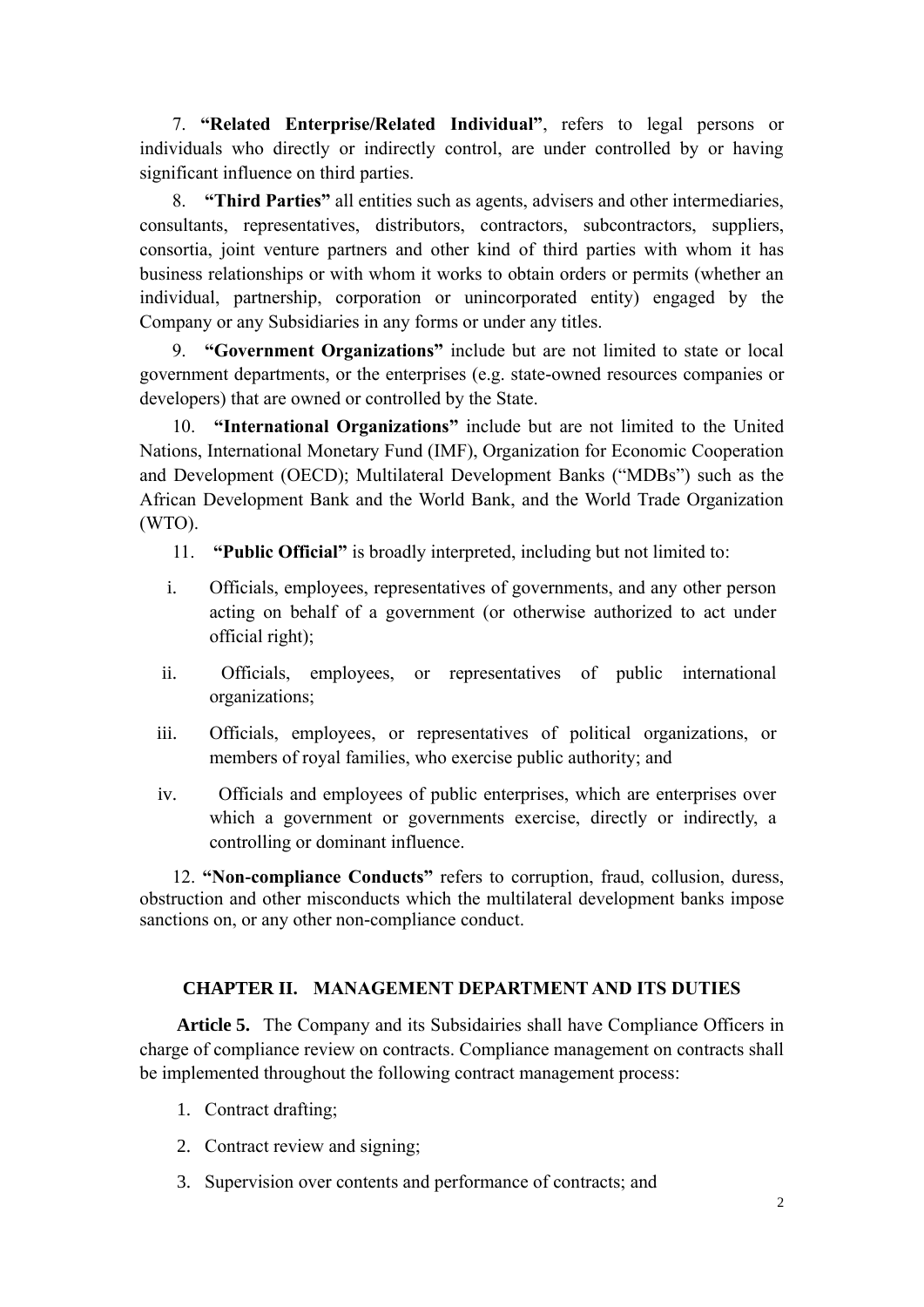4. Contract documentation management.

**Article 6.** The Appropriate Compliance Department is responsible for the comprehensive management of contracts.

The Company's Compliance Standard Department shall have the following special functions and duties:

1. To establish a working system for compliance management of contracts with a hierarchical accountability;

2. To make clear the functions and duties of the various departments of the Company and its Subsidairies on compliance management of contracts;

3. To make clear the functions and duties between Business Department and Management Department of the Company and its Subsidairies on compliance management of contracts;

4. To guide, supervise, and inspect the contract compliance management work of the Company and its Subsidairies; and

5. To formulate and update the "Standard Terms of Compliance Protection" (See Annex 1.1-Annex1.2 Standard Terms of Compliance Protection)

Responsibilities of the Appropriate Compliance Department of the Company and its Subsidairies:

- 1. To design, formulate and regulate the contract management process:
- i. to regulate the due diligence investigation, review and decision-making during the preparatory stage before entering into a contract;
- ii. to regulate the contract negotiations;
- iii. to regulate the contract signing;
- iv. to regulate the information data input after signing the contract;
- v. to regulate the work for collection, sorting out and keeping materials after signing the contract;
- vi. to regulate the contract presentation after signing the contract;
- vii. to regulate the process for performance, payment and acceptance inspection after signing the contract and the focus of work;
- viii. to regulate the process for modification, supplement and termination after signing the contract and the focus of work;
- ix. to regulate the work for audit and post-evaluation of the contract; and
- x. To regulate the complete filing of contract documentations during performance and after termination of the contract.
	- 2. To participate in, give guidance to the Business Department during the whole process for preparation, entry into, performance and termination of a contract, and provide legal services thereto;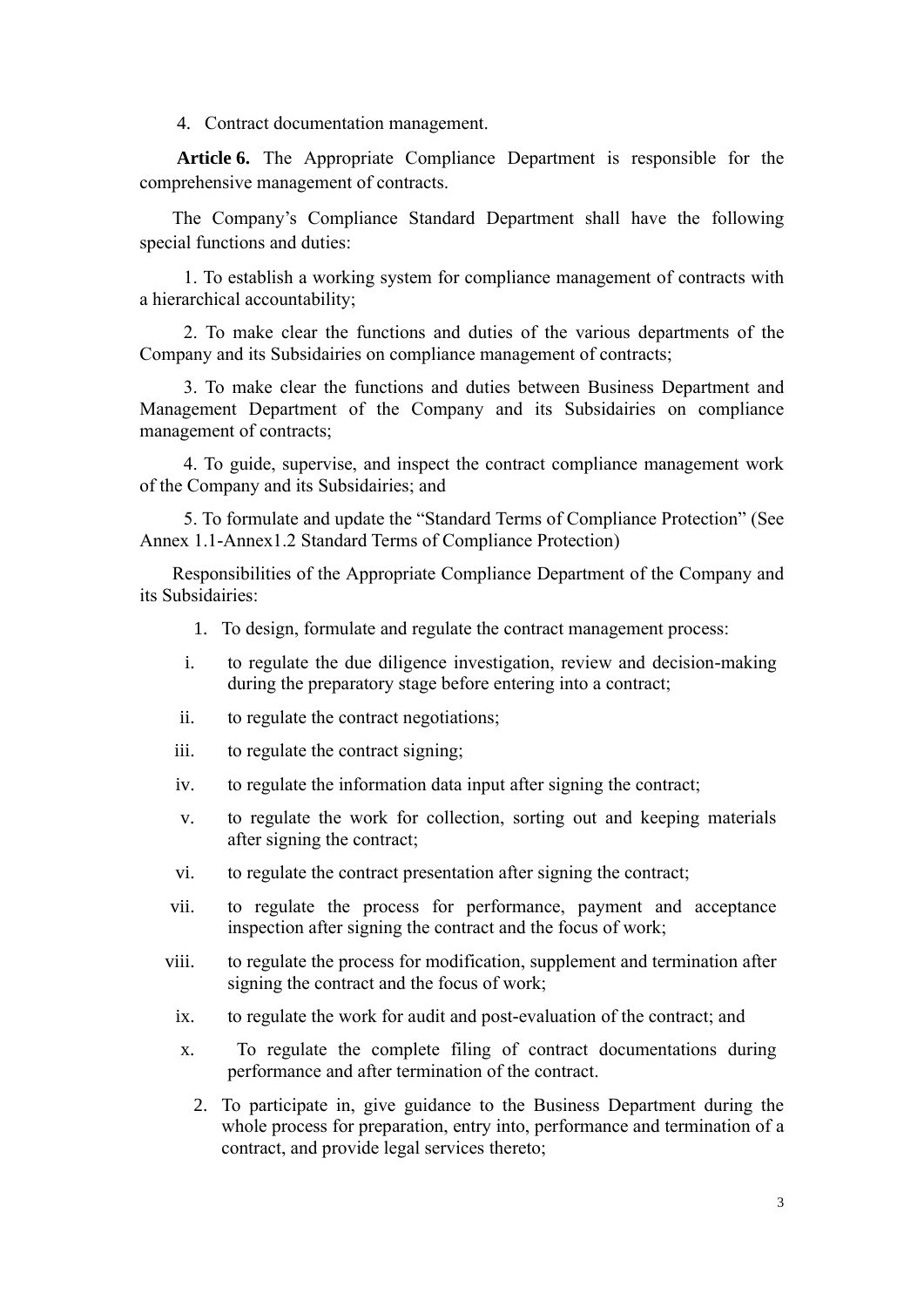- 3. To participate in the whole process for the due diligence investigation, entry into and performance of material contracts;
- 4. To participate in the contract review and propose legal compliance review opinions;
- 5. To bring into effect the standardized management on contract compliance:
	- i. to issue, make up and improve the model texts of the contracts;
	- ii. To uniformly number the contracts.
- 6. To establish and improve the mechanism for prevention of contract legal risks:
	- i. to formulate work guidance on management of contract legal risks;
	- ii. to establish contract legal risk early warning mechanism, and make legal risk evaluation and analysis, alarm and prevention and control suggestions;
- iii. to establish contract authorization approval mechanism, and to be responsible for legal compliance review of the power of attorney.
- 7. To establish and improve the mechanism for contract supervision and inspection:
	- i. to supervise and inspect the special management of contracts;
	- ii. to supervise and inspect the performance of contract.
- 8. To establish the ledger management mechanism for contract summary and analysis:
	- i. to design and formulate contract statistical form and other model texts;
	- ii. to regularly collect the contract statistical forms for the special management department;
- iii. to be responsible for the basic summary and analysis of contracts and submit the same to the leaders of the company for their decision making;
- iv. to summarize and promote the contract management experience.

9. To carry out IT construction for contract-related compliance:

- i. to promote the integration of contract review and OA system;
- ii. to achieve risk early warning and risk control of special contracts;
- iii. to be responsible for the overall and detailed summary, analysis and search of contracts;
- iv. to make overall and in-depth analysis of the specific information on entering into and performance of contracts based on the information data collected, summarize and analyze the micro market environment, enterprise operation and management to provide decision-making support for the strategic planning, transfer upgrading of the company,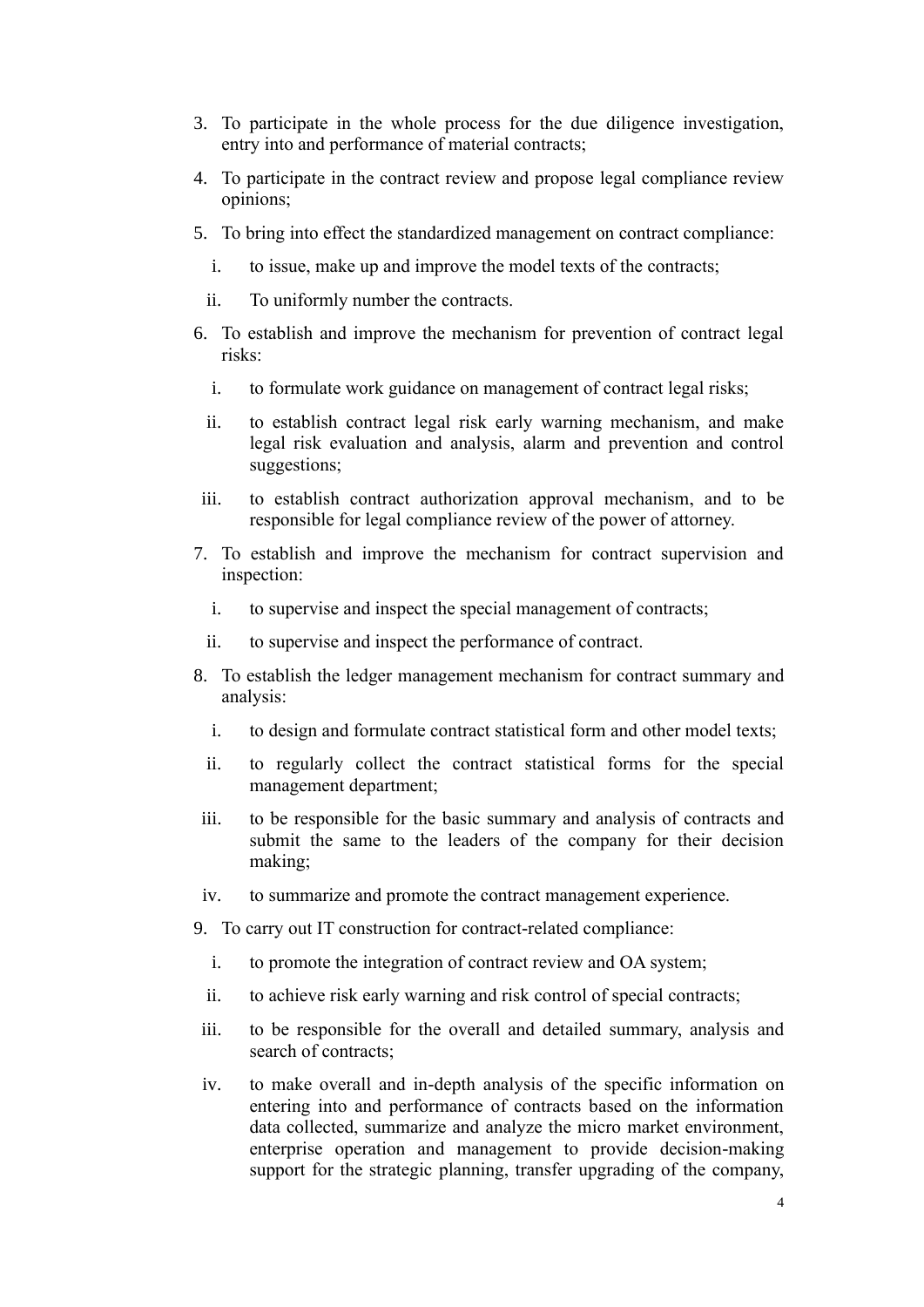so as to promote the overall improvement of the enterprise management level.

- 10. To improve the contract dispute settlement mechanism and consult with the Business Department to reduce any effect or loss brought about by abnormal performance of contract;
- 11. To assist relevant departments to prevent units and individuals from carrying out any activities in violation of laws and disciplines by making use of contract.

**Article 7.** The Business Department has the duty for special management of contracts, and has the following specific responsibilities:

- 1. To formulate the detailed implementation rules for special management of contracts and organize the implementation and supervision thereof;
- 2. To be responsible for such specific matters as the due diligence investigation, feasibility study analysis, business negotiation, draft of contract, submission for approval, authorization procedures, and execution with seals affixed on the contract dealt with by this Department;
- 3. To organize bidding, tendering and signing of contract;
- 4. To be responsible for the preliminary review of the contract dealt with by this Department, and organize to initiate the process for review and approval of contract;
- 5. To organize the implementation of contracts dealt with by this Department;
- 6. To keep contact with the Appropriate Compliance Department and the relevant Functional Department, timely reflect the dynamic change of contract performance, and strengthen monitoring on abnormal performance of contract;
- 7. To be responsible for the statistical analysis and registration and preservation of contracts dealt with by this Department, prepare ledgers, statements and reports on contracts, and timely submit the same to the Appropriate Compliance Department;
- 8. To prepare model text of business contract, which will be implemented and applied after review by the Appropriate Compliance Department;
- 9. To be responsible for the guidance, supervision and inspection of the special management of contracts in the business line of its own Subsidairies;
- 10. To take part in the information construction of the contract management, provide and enter complete and detailed data on contract information;
- 11. To be responsible for the consultation, settlement of disputes over contracts, cooperate with the handling of litigation, arbitration cases and coordination of internal dispute over contract.

**Article 8.** The Management Department shall have the function of the department for participation in the management of contracts, and shall have the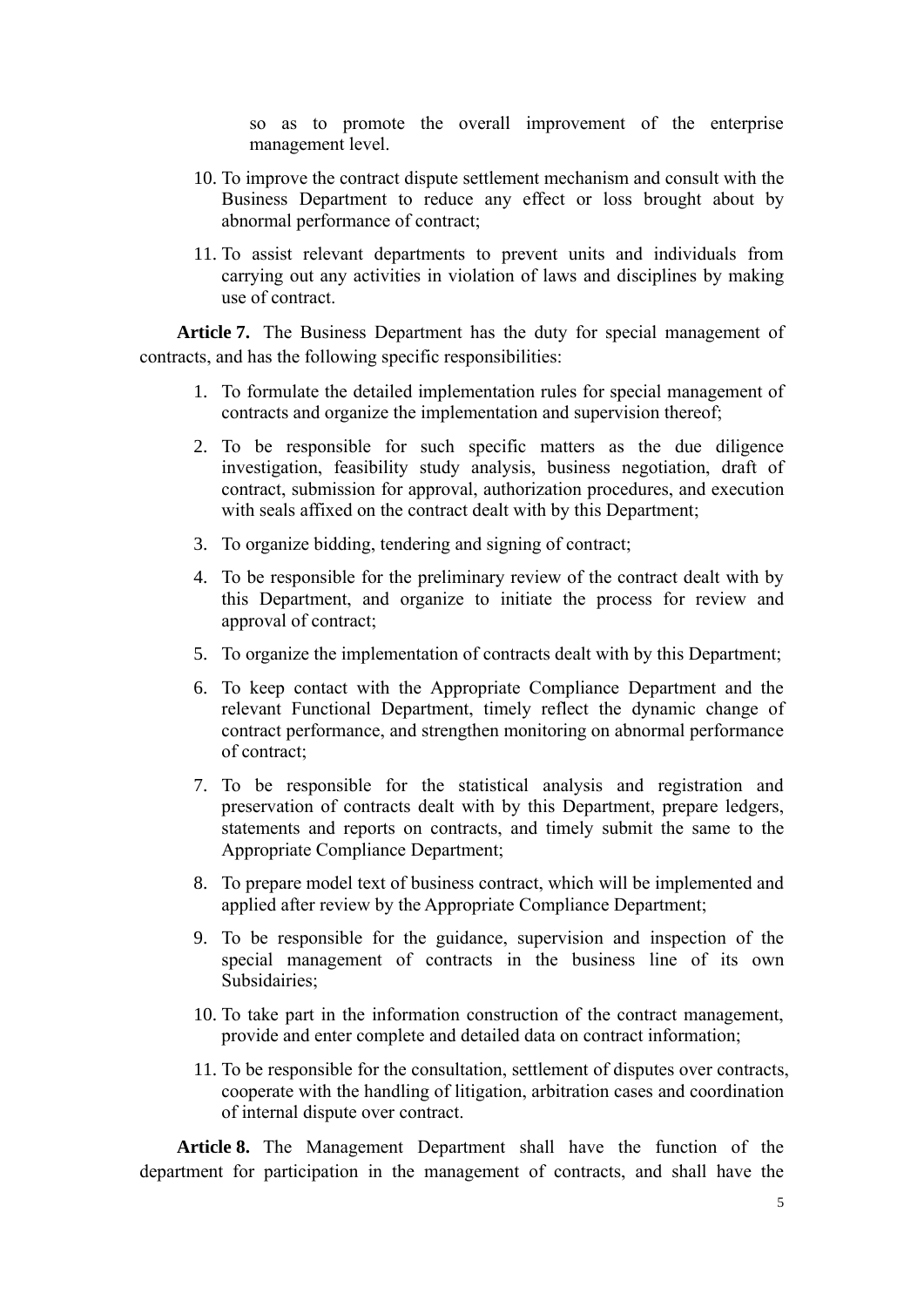following responsibilities for compliance management of contracts:

- 1. To be responsible for or participate in the review and negotiation of contract projects under the unified arrangement of the Business Department;
- 2. To be responsible for proposing relevant professional advisory opinions in the contract projects and provide professional technical support;
- 3. To participate in the credit standing investigation or due diligence investigation on the counter party as required by the Business Department;
- 4. To be responsible for review and countersign of the relevant contents within the scope of business duties of this Department involved in the text of the contract;
- 5. To participate in the supervision and guidance of the whole process for the preparation, signing, performance and termination of the contract according to the functions and duties of this Department;
- 6. To be responsible for the operation, entry into, maintenance and management of the business process of this Department involved in the contract management information system;
- 7. To be responsible for any other work that is the responsibility of or should be coordinated by this Department during the whole management process for the preparation, signing, performance, termination and filing of contracts.

## **CHAPTER III. COMPLIANCE REQUIREMENTS**

## **FOR CONTRACT DRAFTING**

**Article 9.** This Rules regulate contracts in which the Company and its Subsidairies are the parties obtaining goods or services ("Party A") or the parties providing goods or services ("Party B").

**Article 10.** All contracts to which the Company and its Subsidairies are Party A and all third party agreements to which the Detailed Implementation Rules for Due Diligence Investigation by Third Parties apply must incorporate the "Standard Terms of Compliance Protection" (Annex 1). For all contracts to which the Company and its Subsidairies are Party B, we must make our best efforts to incorporate the Standard Terms of Compliance Protection and document the process. The Standard Terms of Compliance Protection shall include:

- 1. Applicable anti-corruption laws and regulations, as well as ZTT Compliance Rules;
- 2. Representations and warranties regarding relationships with public officials and prohibiting the employment of public officials;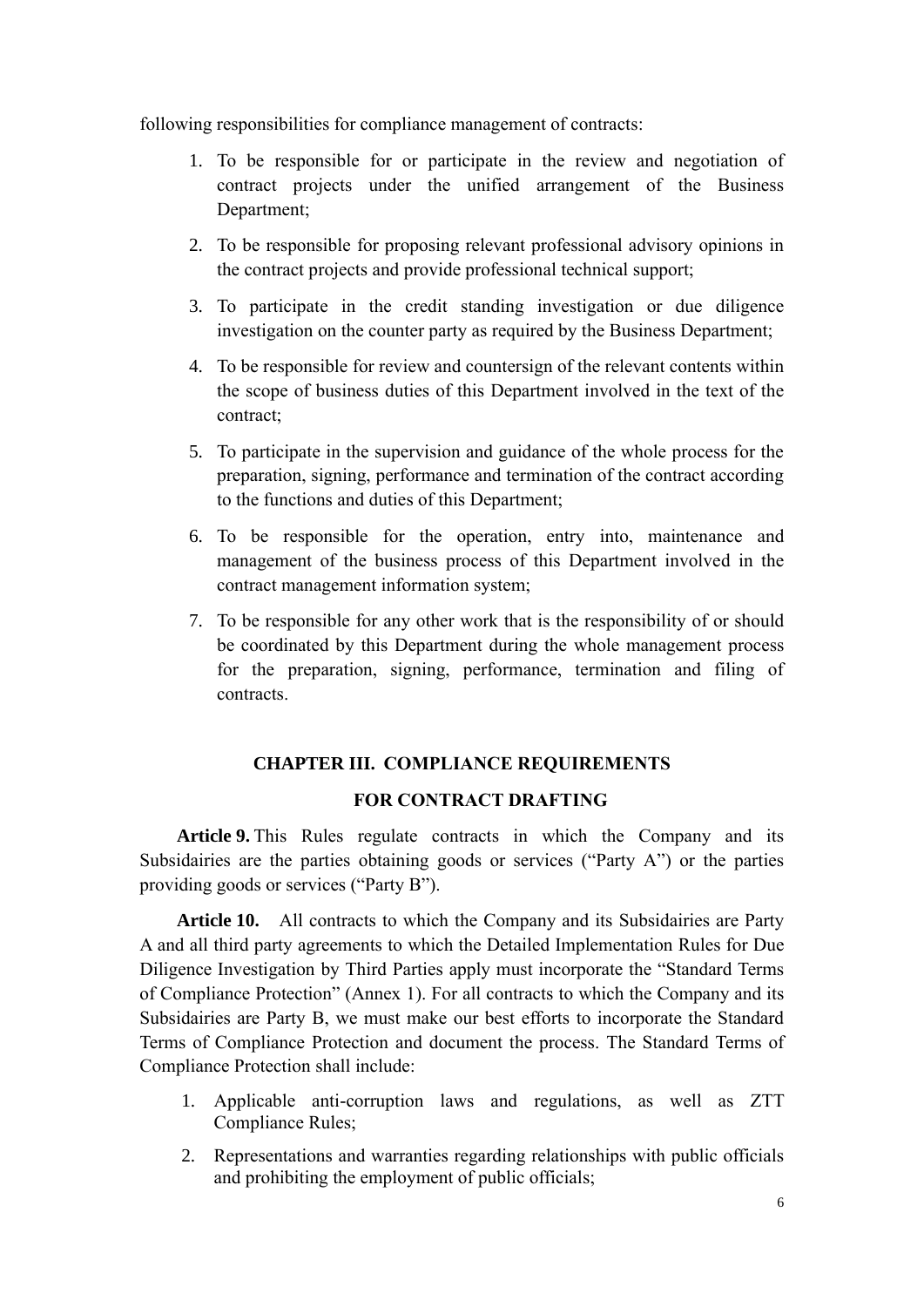- 3. The definition of public officials set forth above;
- 4. Termination rights in the case of suspected or proven misconduct;
- 5. Access to any whistleblower hotline established;
- 6. Audit rights over contract preparation and performance; and
- 7. An indemnification provision for a contracting party's misconduct.

## **CHAPTER IV. COMPLIANCE ON CONTRACT REVIEW AND SIGNING**

**Article 11.** All contracts must be approved by the Appropriate Compliance Department prior to execution by the Company and its Subsidairies.

Contract review by the Company and its Subsidairies generally include review by the Business Department, regional managers, deputy general manager of the Business Department under the management of this level, the Appropriate Compliance Department at this level. Before approval by the Appropriate Compliance Department, the contract may be submitted to other departments for review simultaneously; provided however, the Appropriate Compliance Department shall be responsible for the final approval.

 The Subsidairies can formulate their own contract review process based on this Rules and the actual circumstances of business activities.

**Article 12.** The compliance review of contracts by the Appropriate Compliance Department of the Company and its Subsidairies shall include the following:

(1) For contracts with Third Parties, whether the Compliance Rules on Third Party Due Diligence has been completed. No contract may be signed with a Third Party unless and until the process prescribed by the Compliance Rules on Third Party Due Diligence has been completed and the Appropriate Compliance Department agrees that all "Red Flags" identified through due diligence have been reasonably explained, documented, mitigated or eliminated.

(2) Whether or not the scope of business stated in the proposed contract is consistent with the real situation (e.g., whether or not the scope of services and deliverables are actually required for the project);

(3) Whether or not the scope of business stated in the proposed contract violates the ZTT Compliance Rules;

(4) Whether or not the proposed contract incorporates the "Standard Terms of Compliance Protection"; and

(5) Whether or not the "Standard Terms of Compliance Protection" has been amended (and, if so, why).

(A sample Compliance Officer's Contract Review Form is attached in Annex 2).

**Article 13.** No material amendment shall be made to the Standard Terms of Compliance Protection without prior approval of the Company's Chief Compliance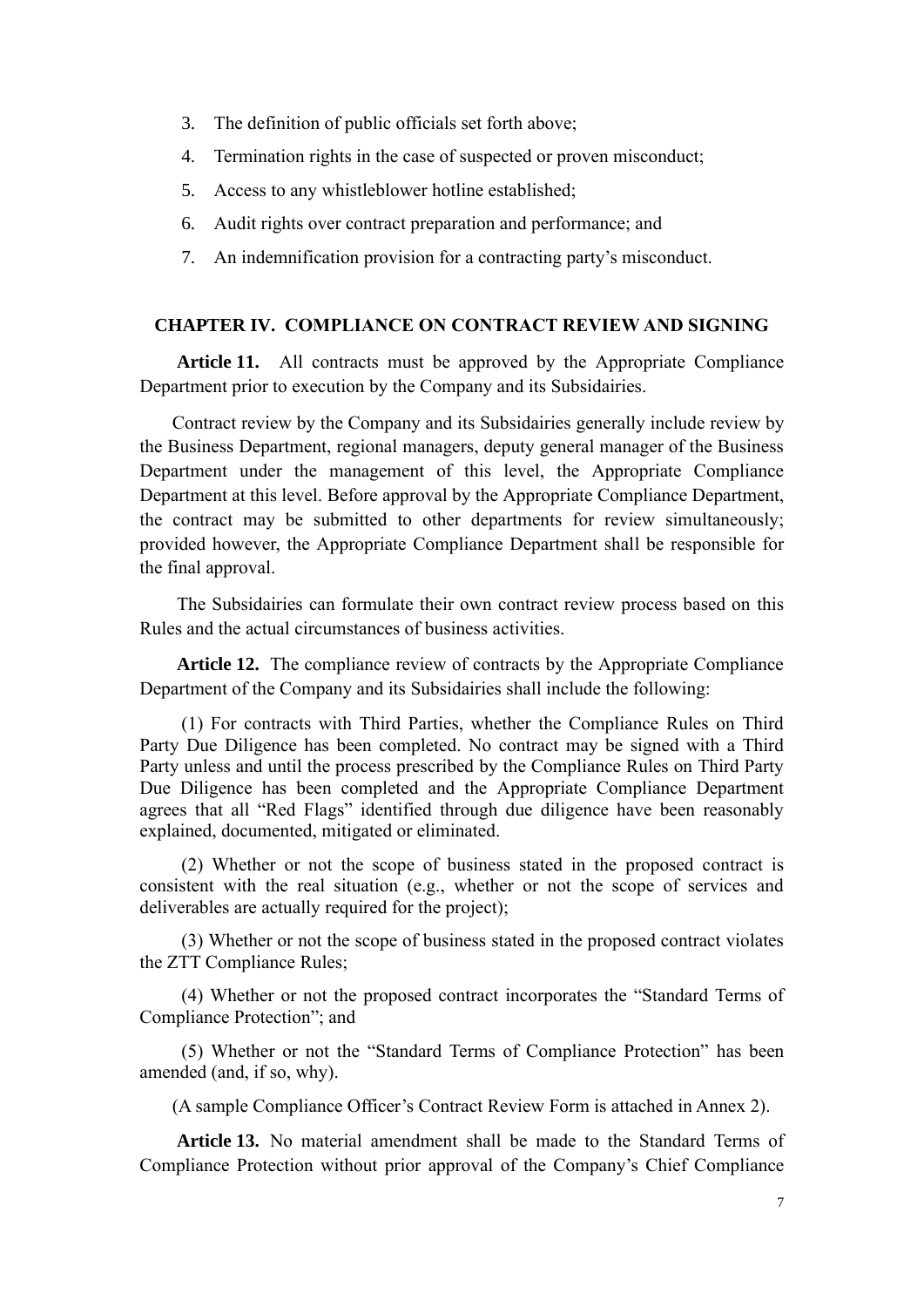Officer.

**Article 14.** According to the result of contract review, the Appropriate Compliance Department of the Company and its Subsidairies shall assess the potential compliance risks in the contract, require any additional preventative measures, make such suggestions as modifications, supplements or not signing the contract, and notify the Business Department of its advices and decisions. If the Business Department refuses or fails to take the advice or to follow any decision for any reason, the Appropriate Compliance Department shall firstly consult with the Business Department to reach consensus. If they still cannot reach consensus through consultation, the Appropriate Compliance Department shall promptly report the same to the deputy general manager of the Business Department under the management of this level and the Chief Compliance Officer of the Company.

**Article 15.** Contract compliance review under this Rules is parallel to the contract approval procedures required under the business, legal and compliance policies of the Company and its Subsidairies. Where there is any different provision, the more rigid provision shall apply.

## **CHAPTER V. COMPLIANCE SUPERVISION OVER CONTRACT CONTENTS AND PERFORMANCE**

**Article 16.** After a contract is entered into and becomes effect, all obligations under the contract must be strictly performed, and rights under the contract must also be legally exercised by the Business Department of the Company and its Subsidairies.

**Article 17.** After the contract has been signed and come into effect, the Appropriate Compliance Department should reasonably monitor the contract performance on a regular basis, through sampling or other method of review. Any compliance issues found in contract performance must be promptly reported by the Appropriate Compliance Department to the Vice General Manager in charge of the Business Department under the management of this level, and the Chief Compliance Officer of the Company.

Any compliance issue that involves compliance risks shall be assessed and processed according to the risk level and approval process of the relevant business.

**Article 18.** During the signing and performance of a contract, the following conducts are strictly prohibited:

1. Failure to sign a written contract as required with any entity other than those of each unit or failure to actually perform the contract;

2. Entering into a contract without going through the review and approval procedures as required;

3. Failure to conduct the procedures for review and approval during modification, transfer, supplement and termination of a contract;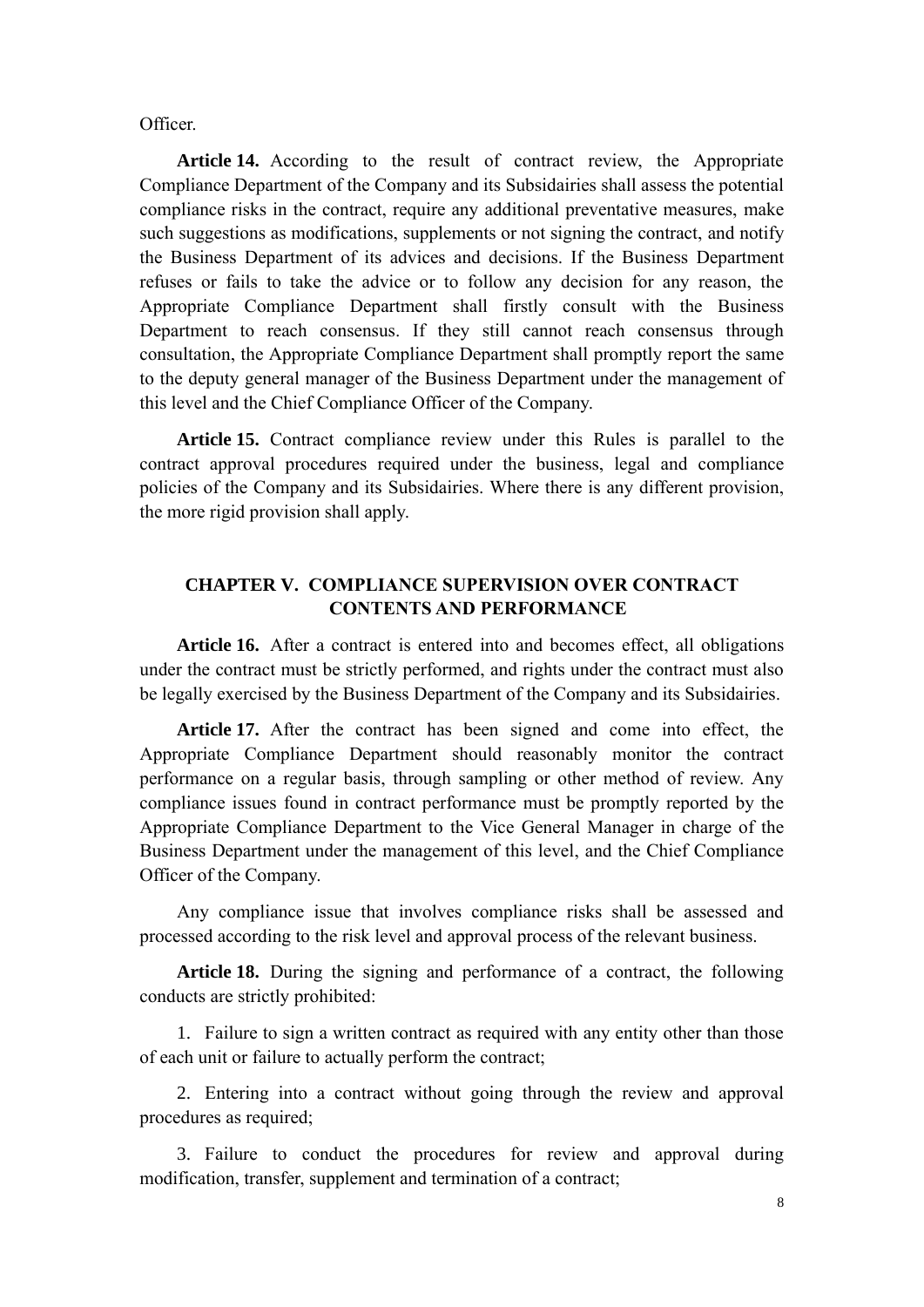4. The person signing the contract does not obtain the authorization or exceeds its scope of authorization;

5. The contract is not listed in the plan and the capital budget;

6. The signature and seal of the contract do not comply with the requirements;

7. The subject that actually performs the contract is not consistent with the subject entering into the contract, or the contract violates laws and regulations, rules and regulations of each units or the provisions of the relevant clauses of the contract;

8. Other circumstances in violation of the rules and regulations of the Company and its Subsidairies.

**Article 19.** Any objection letter or notification associated with compliance management to the other party or parties to a contract, or any document responding to any objections received from the other party or parties, or the drafted objection or response by an employee shall be reported to the Business Department and filed with the Appropriate Compliance Department of the Company and its Subsidairies.

**Article 20.** If the contract is unable to be fulfilled completely or partially, or there is any other dispute, the Business Department of the Company and its Subsidairies shall promptly report such circumstances to the Appropriate Compliance Department at this level, and the deputy general manager of the Business Department. Remediation measures should be discussed and taken, as necessary or appropriate, in order to reduce losses caused to the Company and its Subsidairies.

**Article 21.** No contract that has taken effect shall be modified, supplemented or terminated without the approval of the Appropriate Compliance Department of the Company and its Subsidairies.

#### **CHAPTER VI. RECORDS AND DOCUMENTATION MANAGEMENT**

**Article 22.** Contracts will be maintained and recorded in accordance with the contract management rules and procedures of the Company and its Subsidairies.

**Article 23.** The Appropriate Compliance Department of the Company and its Subsidairies shall review the contract files and contract ledgers on a regular basis, no less than once a year, to ensure the completeness and effectiveness of contract documentation management. Compliance Officers shall also review contract files to identify any problems in drafting the provisions of contract, which should be informed to responsible departments through internal communications or training or amended at the time of redrafting the contract.

**Article 24.** Employees are prohibited from making inaccurate, false, incomplete, or misleading entries in the books and records of the Company or its Subsidairies.

**Article 25.** Employees should retain copies of all forms they submit and other documents they create under this Rules for audit purposes.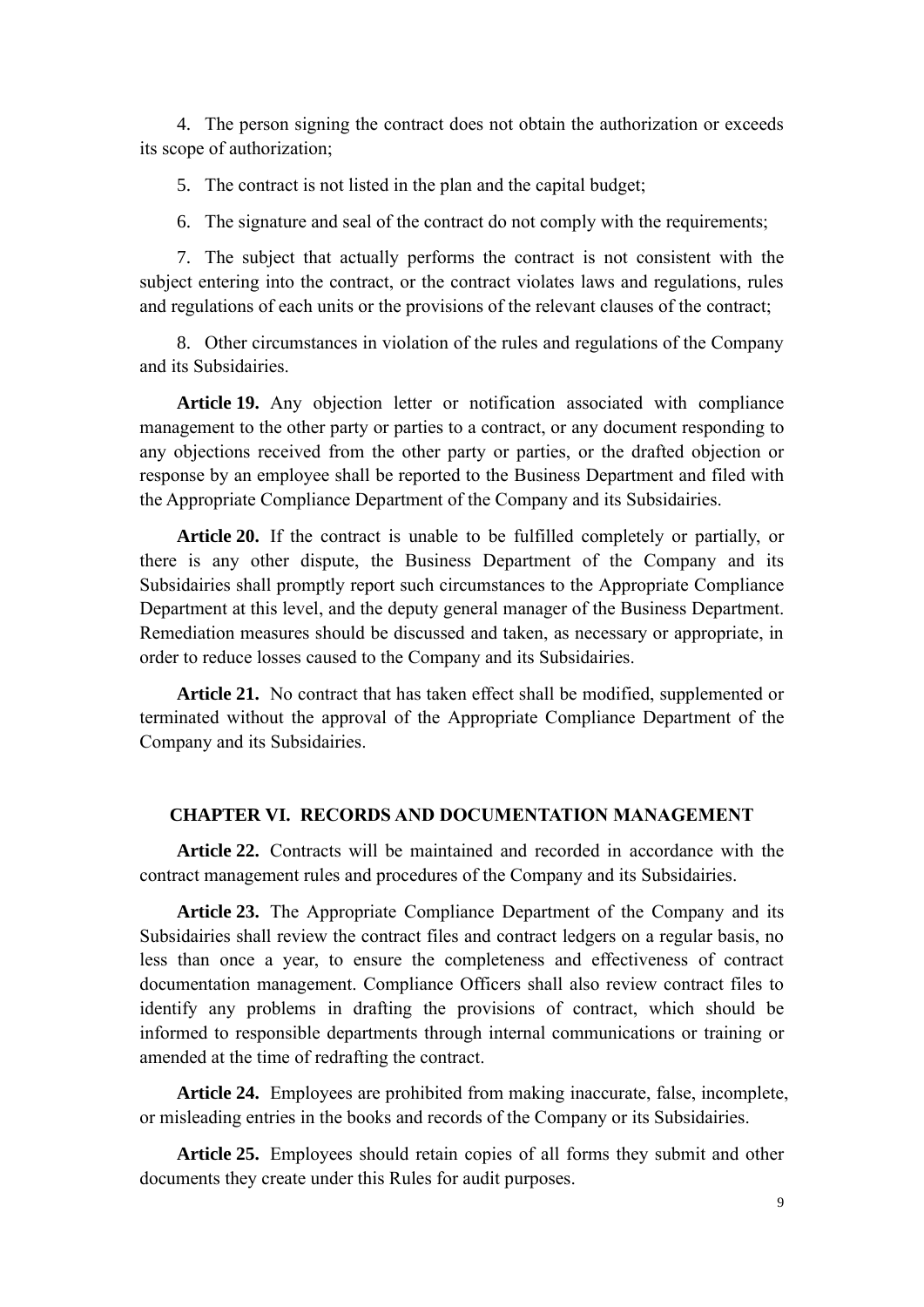#### **CHAPTER VII. DISCIPLINE**

**Article 26.** Failure to comply with this Rules will be subject to disciplinary action in accordance with the company's disciplinary process and any Applicable Laws.

#### **CHAPTER VIII. SUPPLEMENTARY PROVISIONS**

**Article 27.** Any questions concerning this Rules should be addressed to the Appropriate Compliance Department of the Company and its Subsidairies.

**Article 28.** The Compliance Standard Department of the Company shall make supervision on behalf of the Company over the implementation of this Rules by its Subsidairies, and has the right to give final guidance to the implementation of and to interpret this Rules.

#### **Annex:**

Annex 1.1: Standard Terms of Compliance Protection (The Company or its Subsidairies as Party A)

Annex 1.2: Standard Terms of Compliance Protection (The Company or its Subsidairies as Party B)

Annex 2: Compliance Officer's Contract Review Form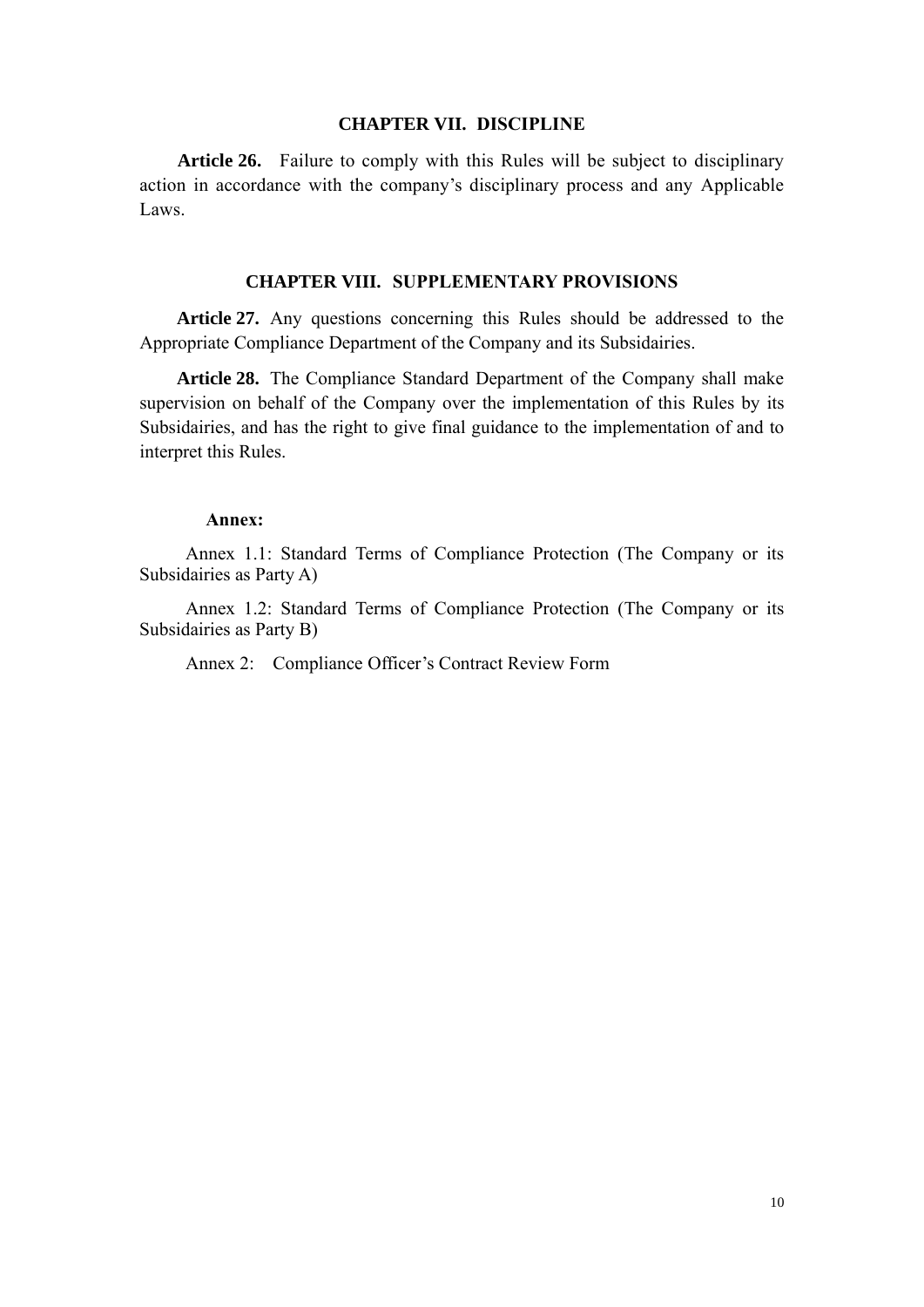## **Annex 1.1: (The Company or its Subsidairies as Party A) Standard Terms of Compliance Protection**

The parties agree that this Standard Terms of Compliance Protection constitutes an important part of the contract between the parties and the parties shall abide by this Standard Terms of Compliance Protection.

#### **1. Definition of Public Official**

"Public Official" is broadly interpreted in this Standard Terms of Compliance Protection, including but not limited to:

A.Officials, employees, representatives of governments, and any other person acting on behalf of a government (or otherwise authorized to act under official right);

B.Officials, employees, or representatives of public international organizations;

C.Officials, employees, or representatives of political organizations, or members of royal families, who exercise public authority; and

D. Officials and employees of public enterprises, which are enterprises over which a government or governments exercise, directly or indirectly, a controlling or dominant influence.

#### **2. Compliance with Anti-Corruption Laws**

Party B represents, warrants, and covenants that, in relation to the activities or transactions contemplated by this Agreement Party B and Party B's affiliates, subsidiaries, directors, officers, employees, agents, consultants, contractors, designees, ultimate beneficial owners, and shareholders, and all other persons or parties acting on Party B's behalf, directly or indirectly, have not violated and will not violate, or cause Party B to violate, the prohibitions of the Criminal Law of the People's Republic of China, the United Nations Convention Against Corruption, the OECD Convention on Combating Bribery of Foreign Public Officials in International Business Transactions (as implemented by its signatories), or any other applicable anti-corruption, anti-fraud, anti-collusion or fair competition law (collectively, the "Anti-Corruption Laws.") Specifically, Party B represents, warrants, and covenants that neither Party B nor any of Party B affiliates, officers, directors, employees, agents, consultants, contractors, designees, ultimate beneficial owners and shareholders, nor any other person or party acting on Party B's behalf, directly or indirectly, have made and will not make the following activities:

A.To any public official or to any other person or entity if such payments or transfers would have the purpose of:

- i. Improperly influencing any act or decision of a public official;
- ii. Inducing any public official to do or omit to do an act in violation of that public official's lawful duty;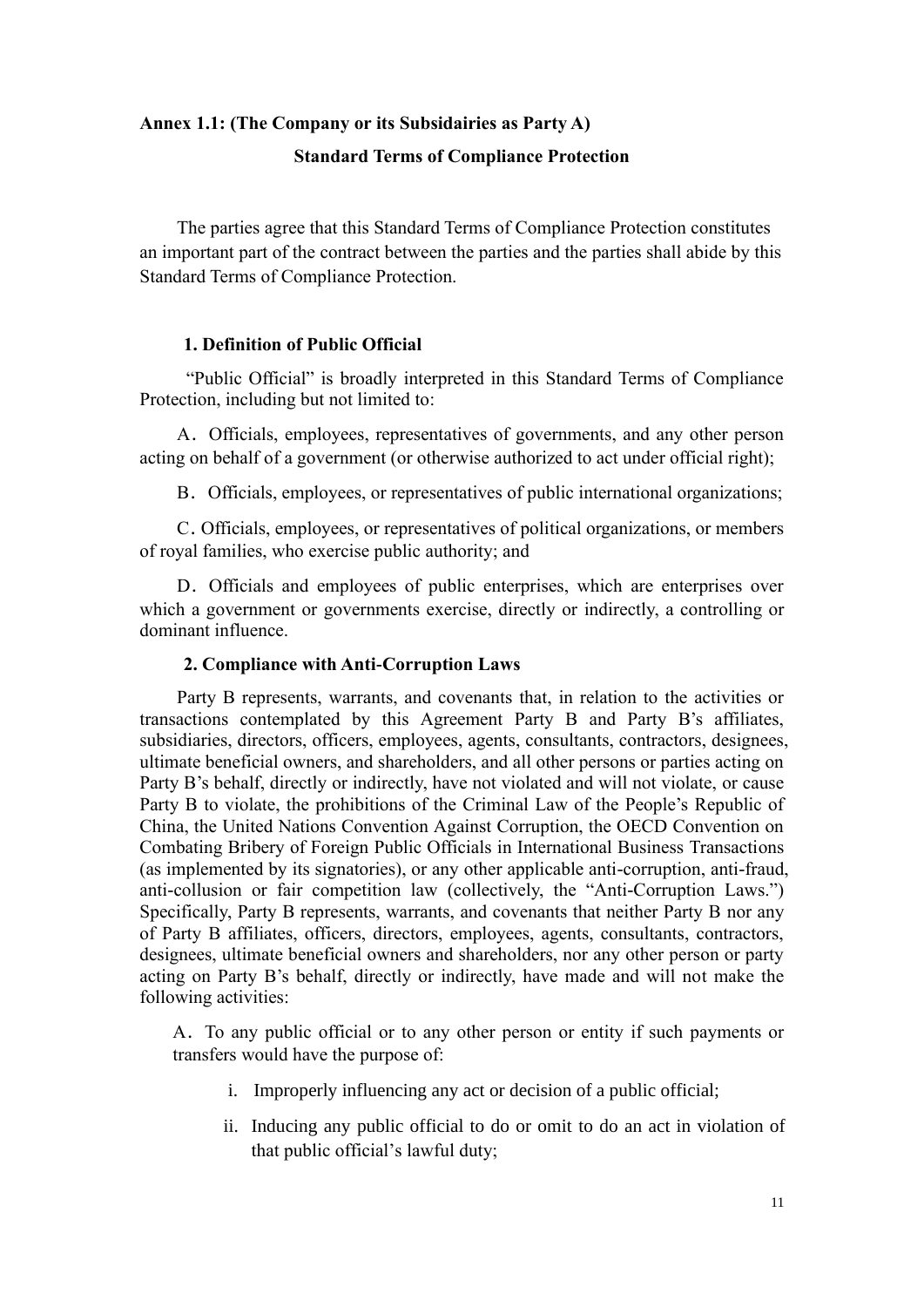- iii. Inducing any public official to use his or her influence directly, or with a domestic or foreign government or instrumentality thereof, to affect or influence any act or decision of such government or instrumentality; or
- iv. Improperly assisting Party A or Party B to obtain or retain business or otherwise to secure any improper advantage; or

B.To any person, whether or not a public official, if such payments or transfers would have the purpose of:

- i. With the intention to bring about or reward the improper performance of a duty or obligation to which the person is subject; or
- ii. With the knowledge or belief that the acceptance of the payment or thing of value in itself constitutes the improper performance of the person's duty or obligation.

## **3. Continuing Obligations**

Party B represents and warrants that Party B and Party B's [affiliates, directors, officers, employees, agents, consultants, contractors, designees, ultimate beneficial owners and shareholders], and all other persons or parties acting on Party B behalf are and will remain in compliance with the Anti-Corruption Laws for the duration of this agreement.

#### **4. Public Official Involvement**

Other than those disclosed to Party A, Party B does not have any current officers, directors, ultimate beneficial owners, shareholders (excluding for purposes of this section shareholders of a publicly traded company) or employees who are, or whose immediate family members are, public officials, and should it become aware of any such officer, director, ultimate beneficial owner, shareholder or employee becoming a public official, it shall inform Party A within a reasonable time.

## **5**.**No Secret Funds**

Party B does not have and shall not create or maintain any secret or unrecorded fund, account, or asset in connection with the transactions contemplated by this agreement or in connection with any other business transactions for the purpose of taking or facilitating any prohibited payment or other action under the Anti-Corruption Laws, or any other similar applicable laws, throughout the term of this agreement.

#### **6. Compliance Statement**

From the date of signing this agreement, Party B shall provide its annual compliance certificate in compliance with the Anti-Corruption Laws within 30 days prior to the expiration of one year.

#### **7. Compensation**

Party B promises that Party A and its representatives, officers, directors, employees and shareholders shall not be liable for the losses and consequences caused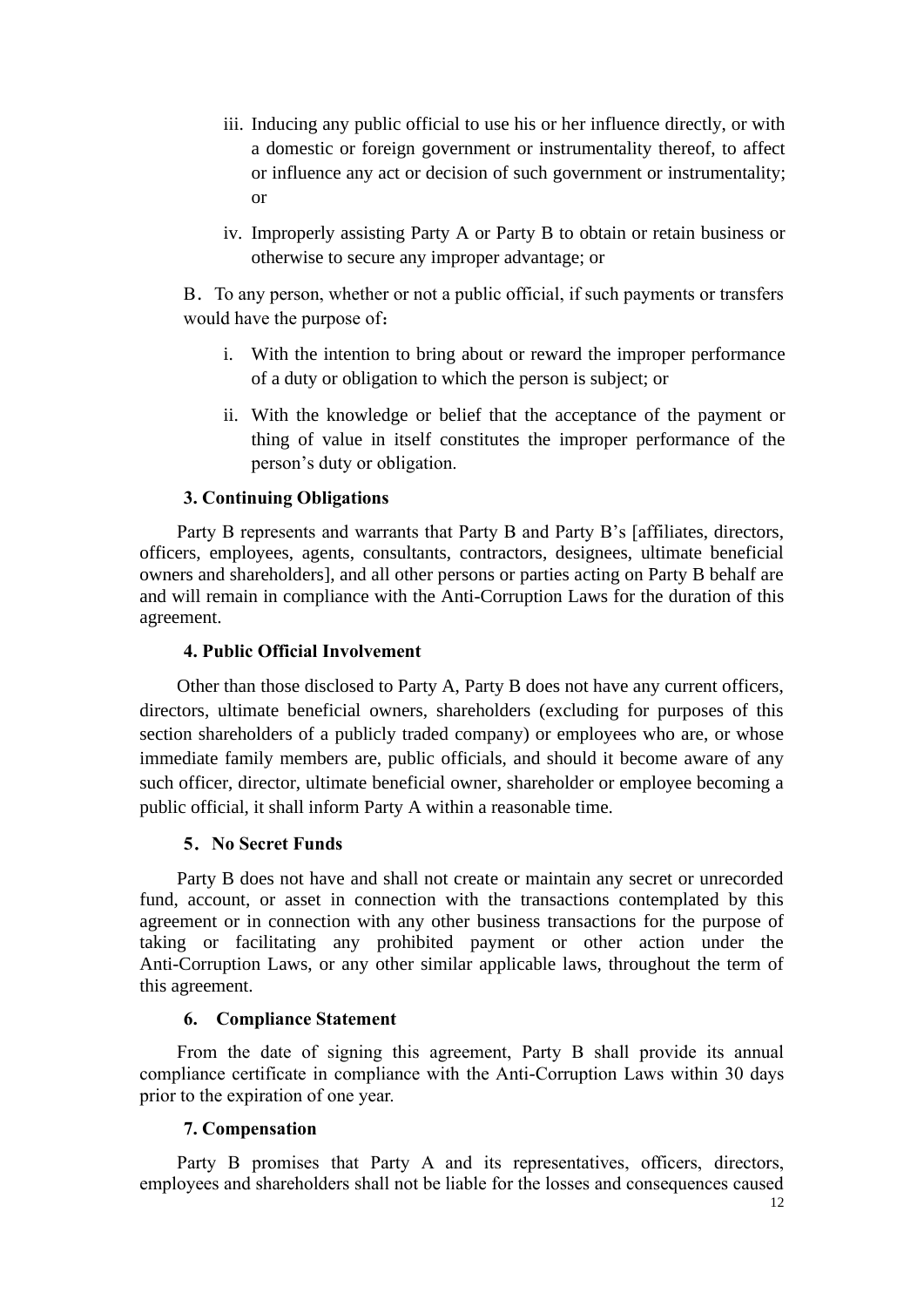by Party B's violation of the anti-corruption statements, guarantees and commitments under this Annex, including but not limited to fines, damages or the economic loss of the above individuals or related parties.

## **8. Termination Right**

According to reliable sources, including but not limited to Party B's statements or news reports with legitimate sources, if Party A believes that Party B has materially violated its relevant statements, guarantees and commitments in complying with the Anti-Corruption Laws in this annex, it shall be deemed as Party B is in substantial violation of this Agreement. Whether Party B is convicted or otherwise punished for violating the Anti-Corruption Laws, Party A has the right to terminate this agreement without paying a fine or paying compensation to Party B.

## **9. Audit Rights:**

Party B shall maintain all records necessary to confirm compliance with this Agreement. Upon receiving notice, Party B agrees to provide reasonable access to all of its accounts, books, and records related to this agreement, either to Party A or to an internationally recognized audit firm appointed by Party A, for the purpose of allowing Party A or such audit firm to review and audit such accounts, books and records. Access to the aforesaid accounts, books and records and any such review or audit generally are deemed to be strictly limited to the scope of work as stated in this agreement for the purpose of compliance audit only. The price of any audit under this clause shall be at the sole cost of Party A.

## **10. Expenses**

Any costs and expenses incurred by Party B in the course of performing work for as contemplated under this agreement shall be borne entirely by Party B unless approved by Party A in advance.

## **11. Investigation Notification**

Party B agrees to immediately notify Party A should it become aware that it is under investigation by any enforcement or regulatory agency, government body, international institution, securities exchange, or non-governmental organization related to any activities under this agreement; moreover, Party B will immediately inform Party A should it become aware of any investigation by any enforcement or regulatory agency, government body, international institution, securities exchange, or non-governmental organization related to Anti-Corruption Laws regardless of whether the conduct relates to this agreement.

Consultation and Reporting Hotline: 13773643437

Consultation and Reporting E-mail address: [xuyaqin@chinaztt.com](mailto:xuyaqin@chinaztt.com)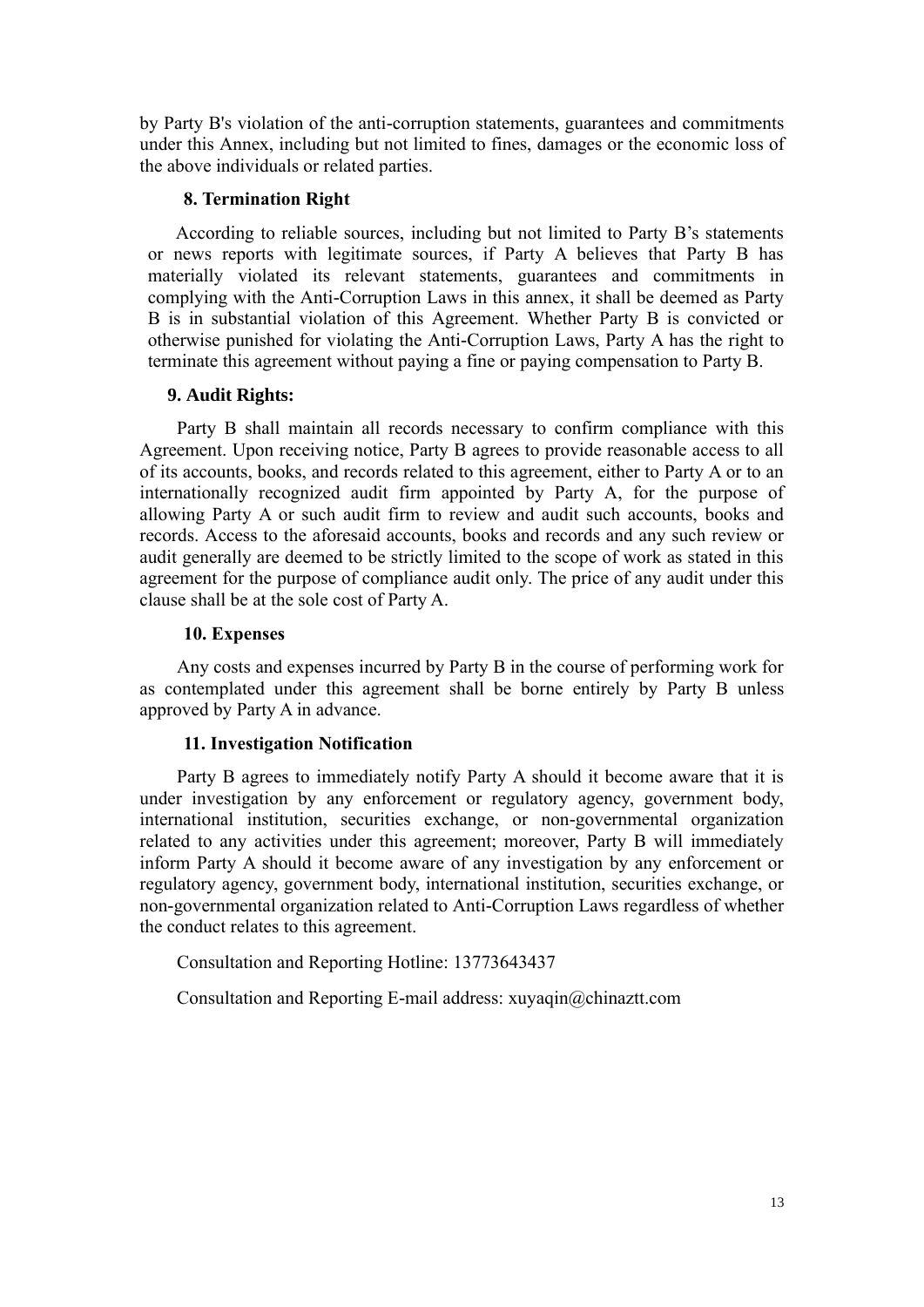# **Annex 1.2: (The Company or its Subsidairies as Party B) Standard Terms of Compliance Protection**

The parties agree that this Standard Terms of Compliance Protection constitutes an important part of the contract between the parties and the parties shall abide by this Standard Terms of Compliance Protection.

## **1. Definition of Public Official**

"Public Official" is broadly interpreted in this Standard Terms of Compliance Protection, including but not limited to:

A.Officials, employees, representatives of governments, and any other person acting on behalf of a government (or otherwise authorized to act under official right);

B. Officials, employees, or representatives of public international organizations;

C.Officials, employees, or representatives of political organizations, or members of royal families, who exercise public authority; and

D. Officials and employees of public enterprises, which are enterprises over which a government or governments exercise, directly or indirectly, a controlling or dominant influence.

#### **2. Compliance with Anti-Corruption Laws**

Party A represents, warrants, and covenants that, in relation to the activities or transactions contemplated by this agreement Party A and Party A's affiliates, subsidiaries, directors, officers, employees, agents, consultants, contractors, designees, ultimate beneficial owners, and shareholders, and all other persons or parties acting on Party A's behalf, directly or indirectly, have not violated and will not violate, or cause Party A to violate, the prohibitions of the Criminal Law of the People's Republic of China, the United Nations Convention Against Corruption, the OECD Convention on Combating Bribery of Foreign Public Officials in International Business Transactions, or any other applicable anti-corruption, anti-fraud, anti-collusion or fair competition law (collectively, the "Anti-Corruption Laws.") Specifically, Party A represents, warrants, and covenants that neither Party A nor any of Party A affiliates, officers, directors, employees, agents, consultants, contractors, designees, ultimate beneficial owners and shareholders, nor any other person or party acting on Party A's behalf, directly or indirectly, have made and will not make the following activities:

A.To any public official or to any other person or entity if such payments or transfers would have the purpose of:

- i. Improperly influencing any act or decision of a public official;
- ii. Inducing any public official to do or omit to do an act in violation of that public official's lawful duty;
- iii. Inducing any public official to use his or her influence directly, or with a domestic or foreign government or instrumentality thereof,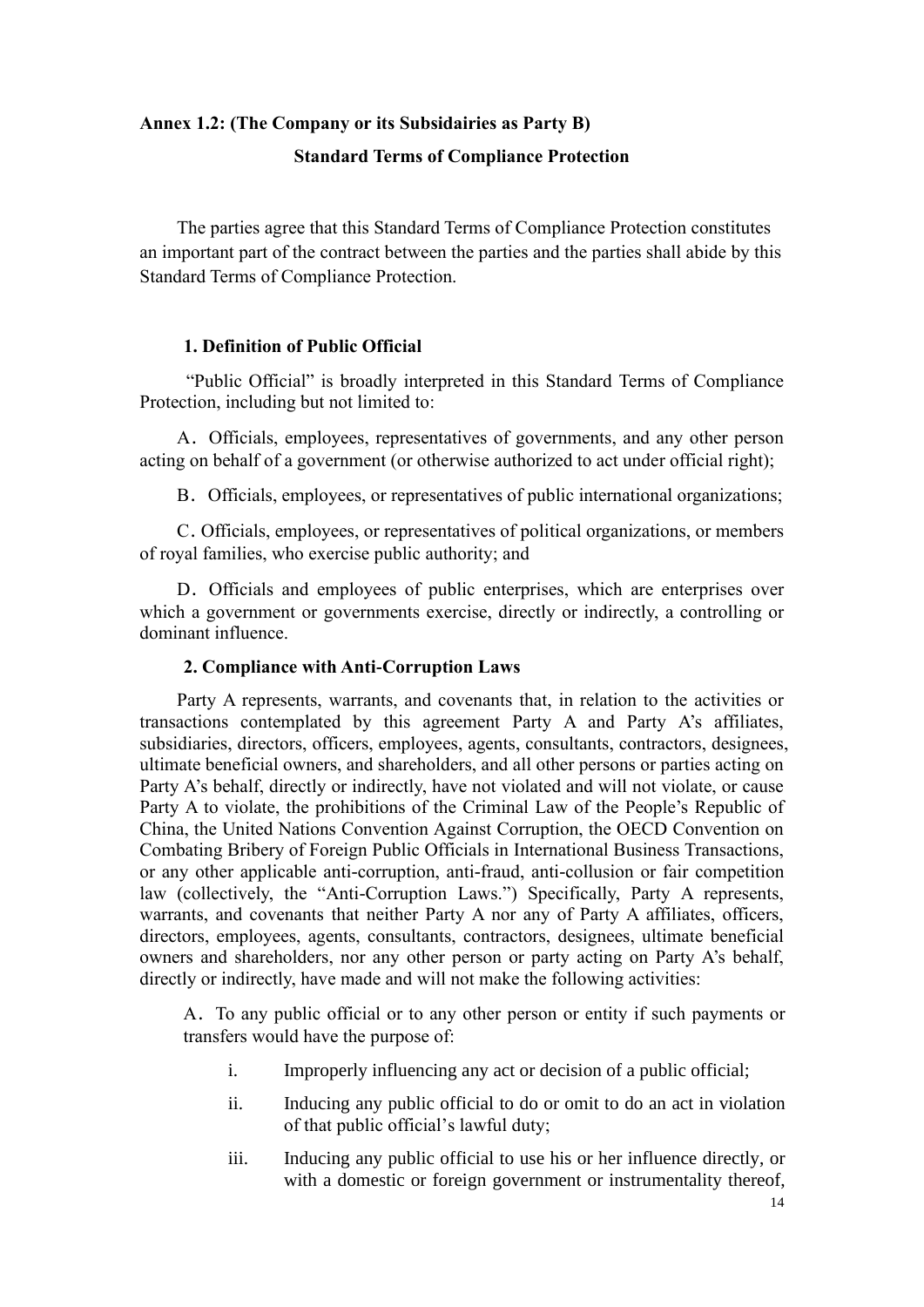to affect or influence any act or decision of such government or instrumentality; or

iv. Improperly assisting Party A or Party B to obtain or retain business or otherwise to secure any improper advantage; or

B.To any person, whether or not a public official, if such payments or transfers would have the purpose of:

- i. With the intention to bring about or reward the improper performance of a duty or obligation to which the person is subject; or
- ii. With the knowledge or belief that the acceptance of the payment or thing of value in itself constitutes the improper performance of the person's duty or obligation.

## **5. Continuing Obligations**

Party A represents and warrants that Party A and Party A's [affiliates, directors, officers, employees, agents, consultants, contractors, designees, ultimate beneficial owners and shareholders], and all other persons or parties acting on Party A behalf are and will remain in compliance with the Anti-Corruption Laws for the duration of this agreement.

#### **4. Public Official Involvement**

Other than those disclosed to Party B, Party A does not have any current officers, directors, ultimate beneficial owners, shareholders (excluding for purposes of this section shareholders of a publicly traded company) or employees who are, or whose immediate family members are, public officials, and should it become aware of any such officer, director, ultimate beneficial owner, shareholder or employee becoming a public official, it shall inform Party B within a reasonable time.

#### **5. No Secret Funds**

Party A does not have and shall not create or maintain any secret or unrecorded fund, account, or asset in connection with the transactions contemplated by this agreement or in connection with any other business transactions for the purpose of taking or facilitating any prohibited payment or other action under the Anti-Corruption Laws, or any other similar applicable laws, throughout the term of this agreement.

#### **6. Indemnity**

Party A undertakes to hold Party B, its representatives, officers, directors, employees, and shareholders harmless in respect of all damages and consequences, including without limitation any penalties, damages, or pecuniary consequences which could affect any such person or party as a result of the violation or breach of any of the obligations subscribed by Party A under this agreement's anti-corruption representations, warranties, and covenants provisions.

## **7. Expenses**

Any costs and expenses incurred by Party A in the course of performing work for as contemplated under this agreement shall be borne entirely by Party A unless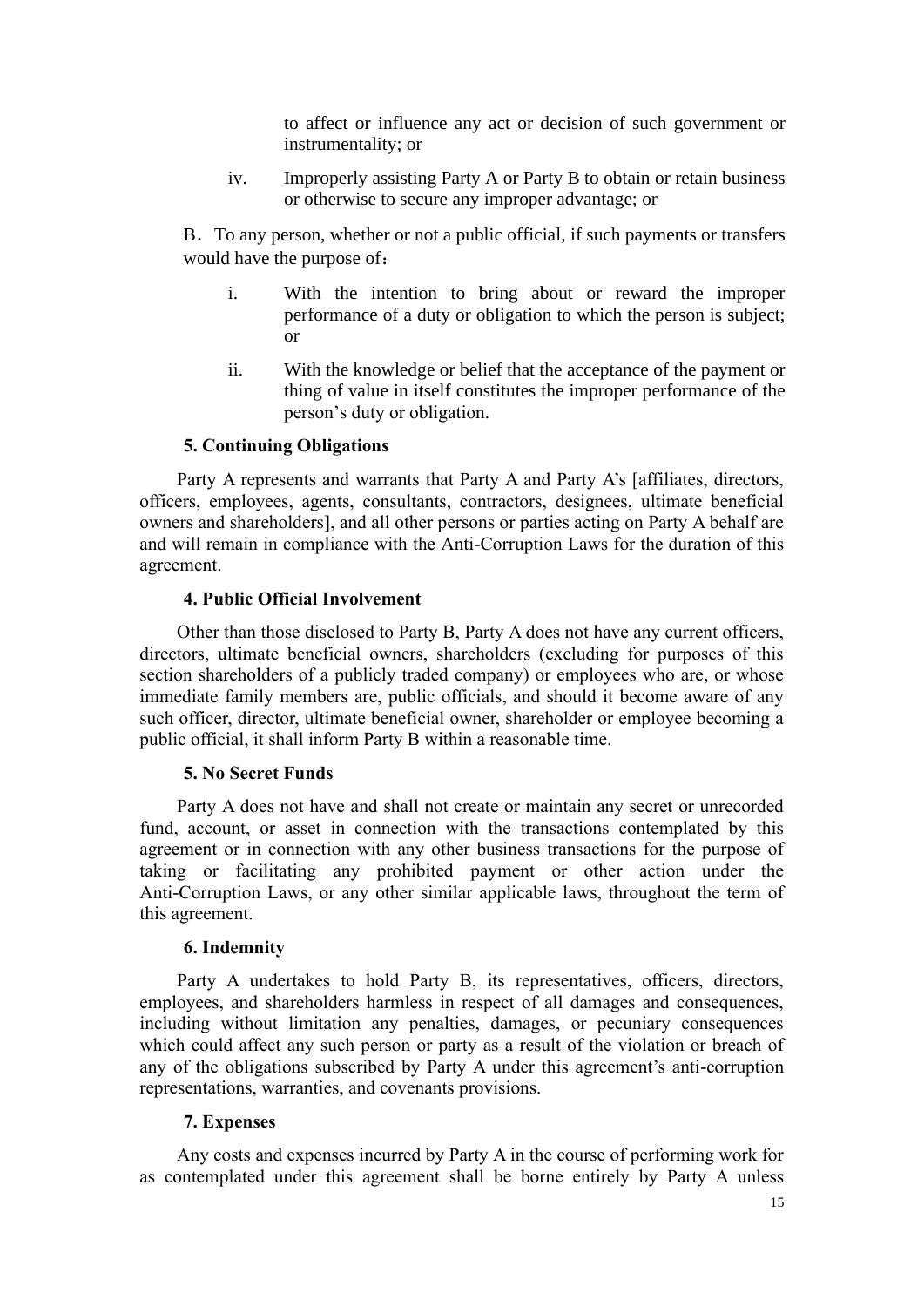approved by Party B in advance.

#### **8. Investigation Notification**

Party A agrees to immediately notify Party B should it become aware that it is under investigation by any enforcement or regulatory agency, government body, international institution, securities exchange, or non-governmental organization related to any activities under this agreement; moreover, Party A will immediately inform Party B should it become aware of any investigation by any enforcement or regulatory agency, government body, international institution, securities exchange, or non-governmental organization related to the Anti-Corruption Laws regardless of whether the conduct relates to this agreement.

Consultation and Reporting Hotline: 13773643437

Consultation and Reporting E-mail address: [xuyaqin@chinaztt.com](mailto:xuyaqin@chinaztt.com)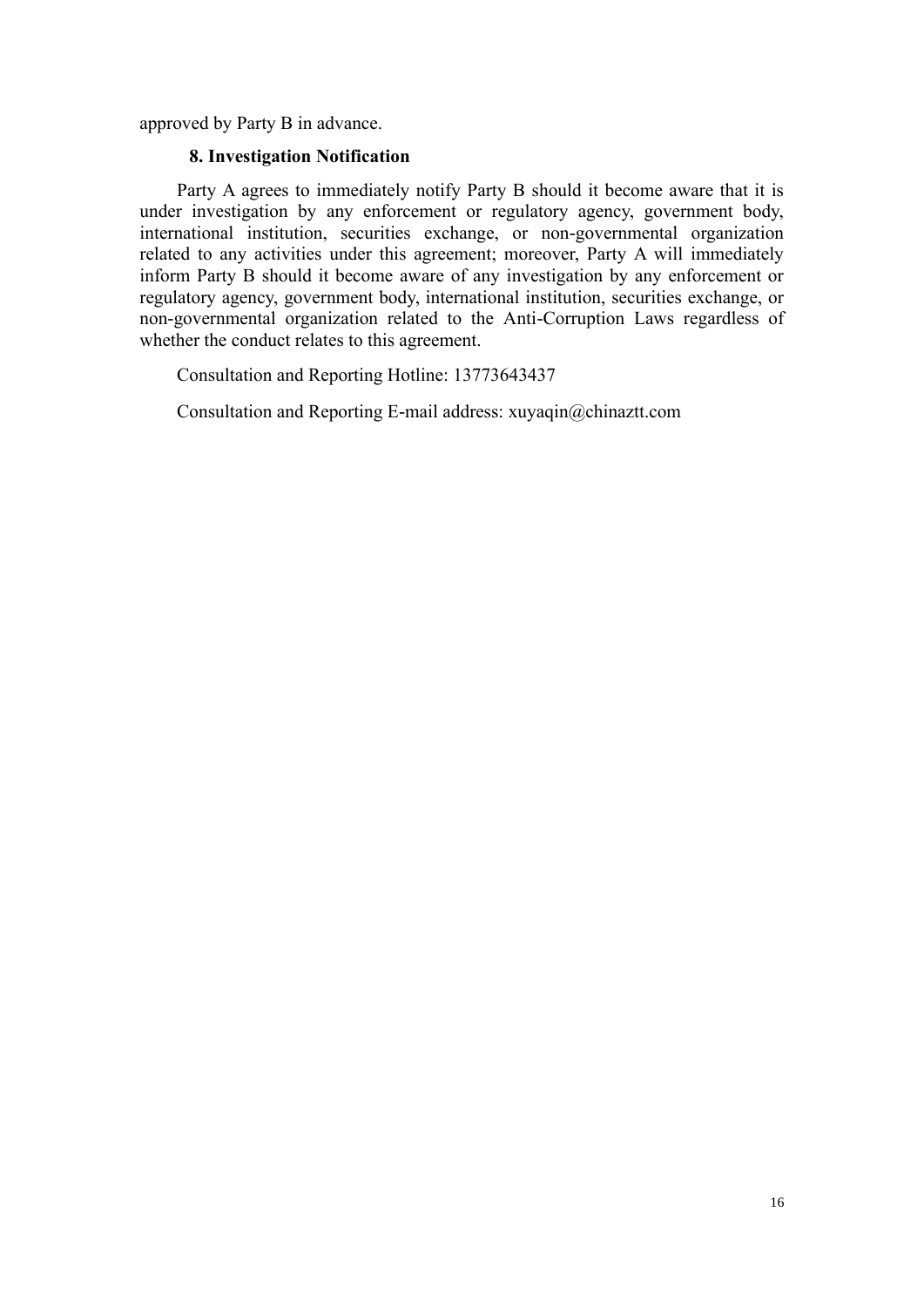## **Annex 2**

#### **COMPLIANCE OFFICER'S CONTRACT REVIEW FORM**

The contract reviewing Business Department: Business Department [Person in Charge's] signature: Responsible Regional Manager's signature: Business Department [the Vice General Manager's] signature: Date:

The date of Appropriate Compliance Department determination:

Name and Title of the Person in charge of the Appropriate Compliance Department:

| Contract title                                    |                    |                                       | Contract No.                                      |               |           |      |
|---------------------------------------------------|--------------------|---------------------------------------|---------------------------------------------------|---------------|-----------|------|
| Contract parties                                  | Party A            |                                       |                                                   |               |           |      |
|                                                   | Party B            |                                       |                                                   |               |           |      |
|                                                   | The third<br>party |                                       |                                                   |               |           |      |
| Contract type<br>(Please choose<br>appropriately) |                    | Provider of goods or<br>services<br>€ | Receiver of goods or services<br>$\overline{(\ }$ | $\mathcal{E}$ |           |      |
| Comment form<br>Compliance<br>Officer             |                    |                                       |                                                   |               |           |      |
|                                                   |                    |                                       |                                                   | Day           | Month     | Year |
| Comment from<br>Chief Compliance<br>Officer, if   |                    |                                       |                                                   |               |           |      |
| necessary                                         |                    |                                       |                                                   |               | Day Month | Year |
|                                                   |                    |                                       |                                                   |               |           |      |

Person in Charge of Appropriate Compliance Department Signature: